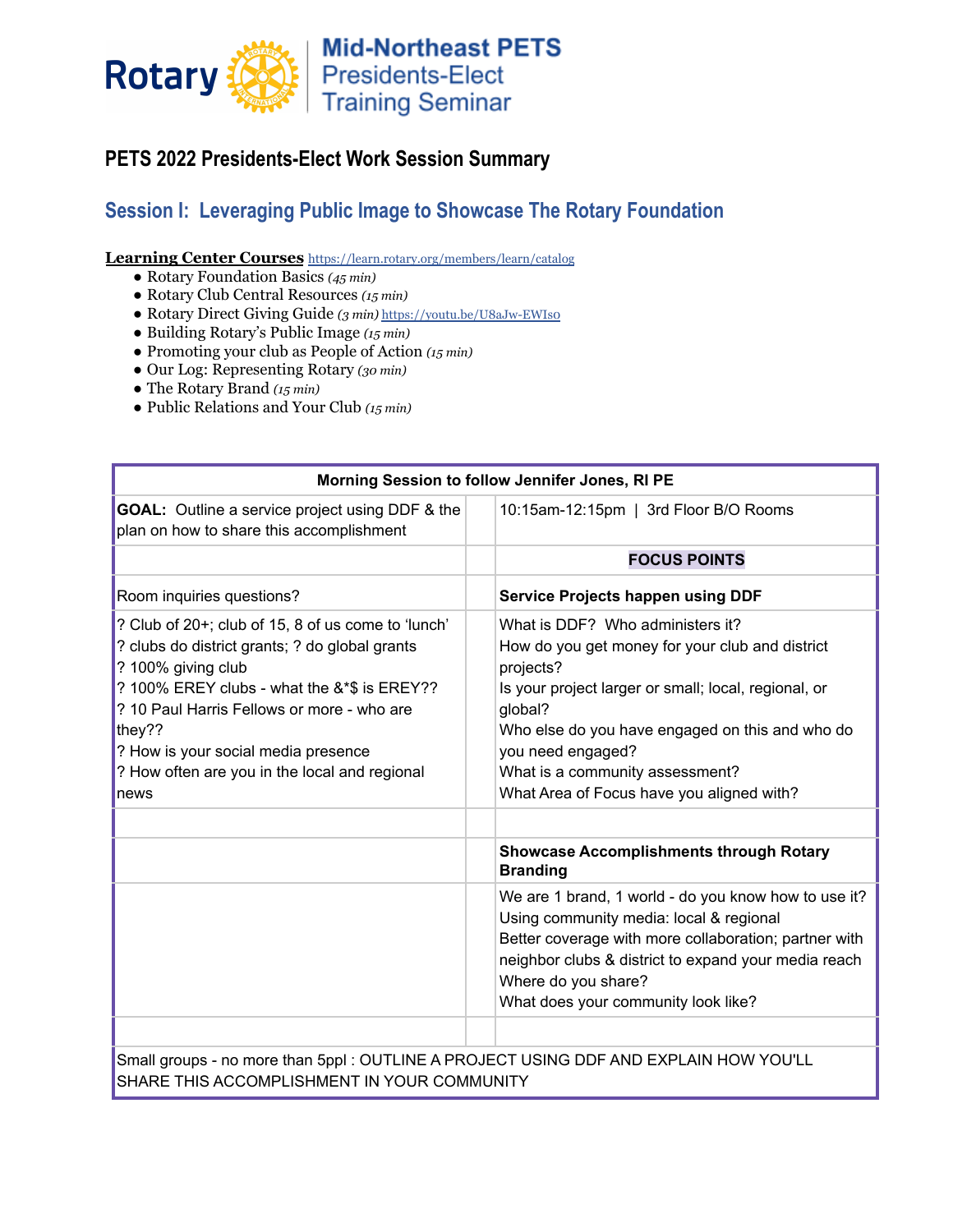

# **PETS 2022 Presidents-Elect Work Session Summary**

# **Session 2: Simply, Membership**

**Learning Center Courses** <https://learn.rotary.org/members/learn/catalog>

- **●** Essentials of Understanding Conflict *(30 min)*
- **●** Leading Change *(30 min)*
- **●** Protecting Personal Data *(30 min)*
- **●** Rotary Club Central Resources *(15 min)*
- **●** Online Membership Leads *(30 min)*
- **●** Best Practices for Engaging Members *(10 min)*
- **●** Committing to Diversity, Equity & Inclusion *(15 min)*
- **●** Building a diverse Club *(45 min)*

| After lunch session to follow Drew Kessler, RIDE                                                                                                          |                                                                                                                                                   |
|-----------------------------------------------------------------------------------------------------------------------------------------------------------|---------------------------------------------------------------------------------------------------------------------------------------------------|
| <b>GOAL:</b> Create a membership engagement and<br>retention plan to take back to your club with 1-3 action<br>steps to accomplish                        |                                                                                                                                                   |
|                                                                                                                                                           | <b>FOCUS POINTS</b>                                                                                                                               |
| ? been in Rotary for less than 5 years<br>? been in ROtary for more than 10 years<br>? traditional lunch club                                             | IMAGINE! 1 Community, MANY Rotary Clubs - like<br>the logo - all seats to the table - partnering with clubs<br>& districts; other                 |
| ? virtual only club<br>? service club or other                                                                                                            | Activity 1: draw from group different types of clubs<br>that their community would benefit from                                                   |
| ? who meets weekly ? bi-weekly ? monthly<br>? speak more than one language? -what?<br>over 20 members ? over 50 members<br>? have brought in a new member | Activity 2: Small groups brainstorm:<br>what is killing membership<br>what's working well<br>after set time, share with full group                |
|                                                                                                                                                           | Activity 3: What to do to engage:<br>New members<br>Current members - who do stuff<br>Current members - who do not do stuff<br>Prospective member |
| Project: create membership engagement and retention plan to take back to club: 1-3 action steps you will                                                  |                                                                                                                                                   |

accomplish this year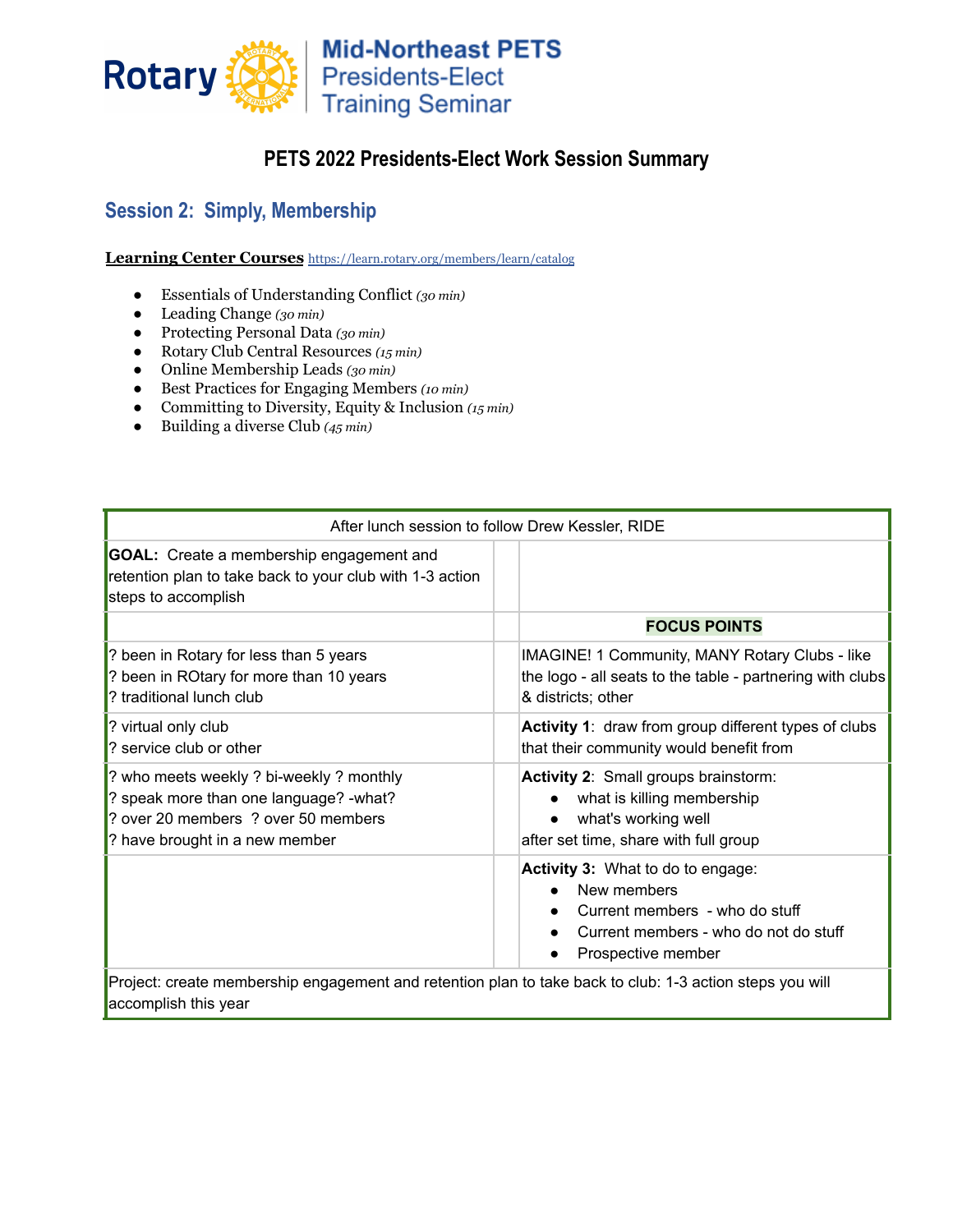

### **Resources**

- My Rotary: <https://my.rotary.org/en>
- Rotary Brand Center: <https://brandcenter.rotary.org/en-GB>
	- Rotary Direct Tutorial: https://youtu.be/U8aJw-EWIso
	- Take Action: <https://my.rotary.org/en/take-action>
	- Our Causes Areas of Focus: <https://www.rotary.org/en/our-causes>
	- Rotary's Guiding Principles: <https://my.rotary.org/en/guiding-principles>
	- **Empower Leaders:** <https://my.rotary.org/en/take-action/empower-leaders>
	- Youth Programs: <https://www.rotary.org/en/our-programs/youth-programs>
	- Rotary Grants: <https://www.rotary.org/en/our-programs/grants>
	- Project Lifecyle Resources: <https://my.rotary.org/en/take-action/develop-projects/project-lifecycle-resources>
	- Rotary Showcase: [https://map.rotary.org/en/project/pages/project\\_showcase.aspx](https://map.rotary.org/en/project/pages/project_showcase.aspx)
	- Rotary Ideas: <http://ideas.rotary.org/>
	- **Donor Recognition:** <https://www.rotary.org/en/donate/recognition>
	- Club President: <https://my.rotary.org/en/learning-reference/learn-role/president>
	- Club Secretary: <https://my.rotary.org/en/learning-reference/learn-role/secretary>
	- Club Treasurer: <https://my.rotary.org/en/learning-reference/learn-role/treasurer>
	- Club Committee: <https://my.rotary.org/en/club-committee>
	- Membership: <https://my.rotary.org/en/learning-reference/learn-topic/membership#assess>
	- Rotary Citation: https://my.rotary.org/en/news-media/office-president/presidential-theme
	- Rotary's Guiding Principles: <https://my.rotary.org/en/guiding-principles>
	- Rotary International's Strategic Plan: [https://my.rotary.org/en/learning-reference/about-rotary-plan](https://my.rotary.org/en/learning-reference/about-rotary/strategic-plan)
	- Club Administration: <https://my.rotary.org/en/manage/club-district-administration/club-administration>
	- Club Flexibility: <https://my.rotary.org/en/club-flexibility>
	- CDS Representatives: <https://my.rotary.org/en/contact/representatives>
	- Calendar: <https://my.rotary.org/en/news-media/calendar>
	- Membership Dues: <https://my.rotary.org/en/membership-dues>
	- Club Liability Insurance Program: <https://my.rotary.org/en/node/13381>
	- Rotary International Club Dues Invoice FAQ: <https://my.rotary.org/en/club-invoice-faq>
	- Rotary Brand Center: <https://brandcenter.rotary.org/en-GB>